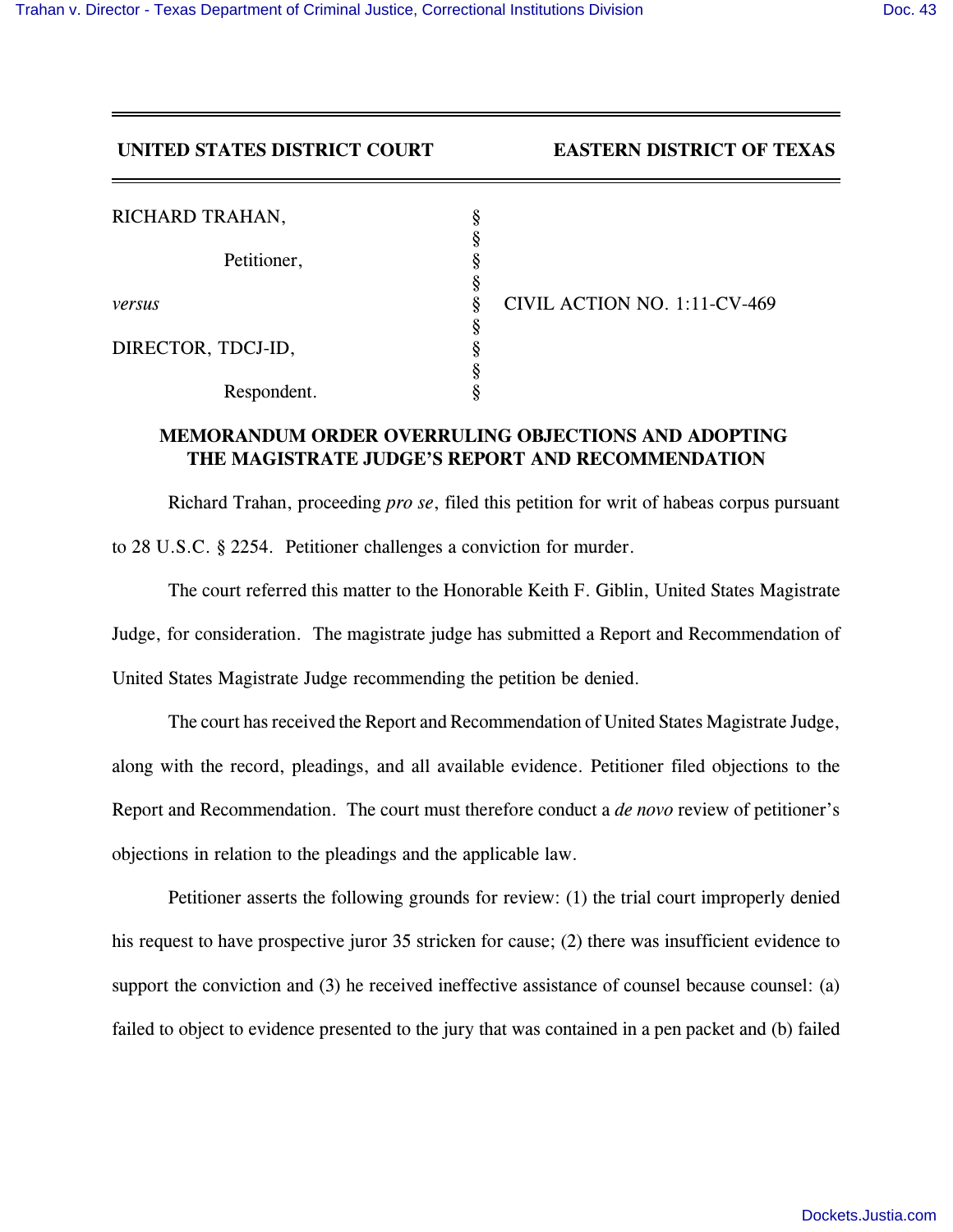to present mitigating evidence. Petitioner's objections relate solely to the assertion that there was insufficient evidence and that counsel was ineffective for failing to present mitigating evidence.

With respect to the insufficient evidence claim, the magistrate judge stated two witnesses, Wilona Tatmon and Courtney Hebert, testified they saw petitioner shoot the victim, and that another witness, Heather Gilmore, testified she heard petitioner threaten the victim before she heard a gunshot and that she saw petitioner holding a gun in front of him. The magistrate judge concluded this testimony would have permitted a rational trier of fact to find the elements of the offense of murder beyond a reasonable doubt.

In his objections, petitioner asserts that someone else killed the victim. He states the testimony described above was not credible and became weaker on cross-examination. Petitioner also contends the testimony of the witnesses described above was contradictory and inconsistent.

The magistrate judge stated that the testimony of the witnesses described above became weaker on cross-examination, when each witness stated they had not actually seen a gun. However, Ms. Tatmon continue to maintain that she saw the victim get shot. The magistrate judge concluded that as credibility determinations and the weighing of evidence was for the jury, there was sufficient evidence to permit a reasonable finder of fact to find the elements of the offense beyond a reasonable doubt.

The court agrees. When considering a claim of insufficient evidence, the assessment of the credibility of witnesses is beyond the scope of federal habeas review. *Schlup v. Delo*, 513 U.S. 298, 330 (1995). "Determining the weight and credibility of the evidence is within the sole province of the jury." *United States v. Martinez*, 975 F.2d 159, 161 (5th Cir. 1992). The testimony of Ms. Tatmon, Ms. Hebert and Ms. Gilmore on direct examination would, if found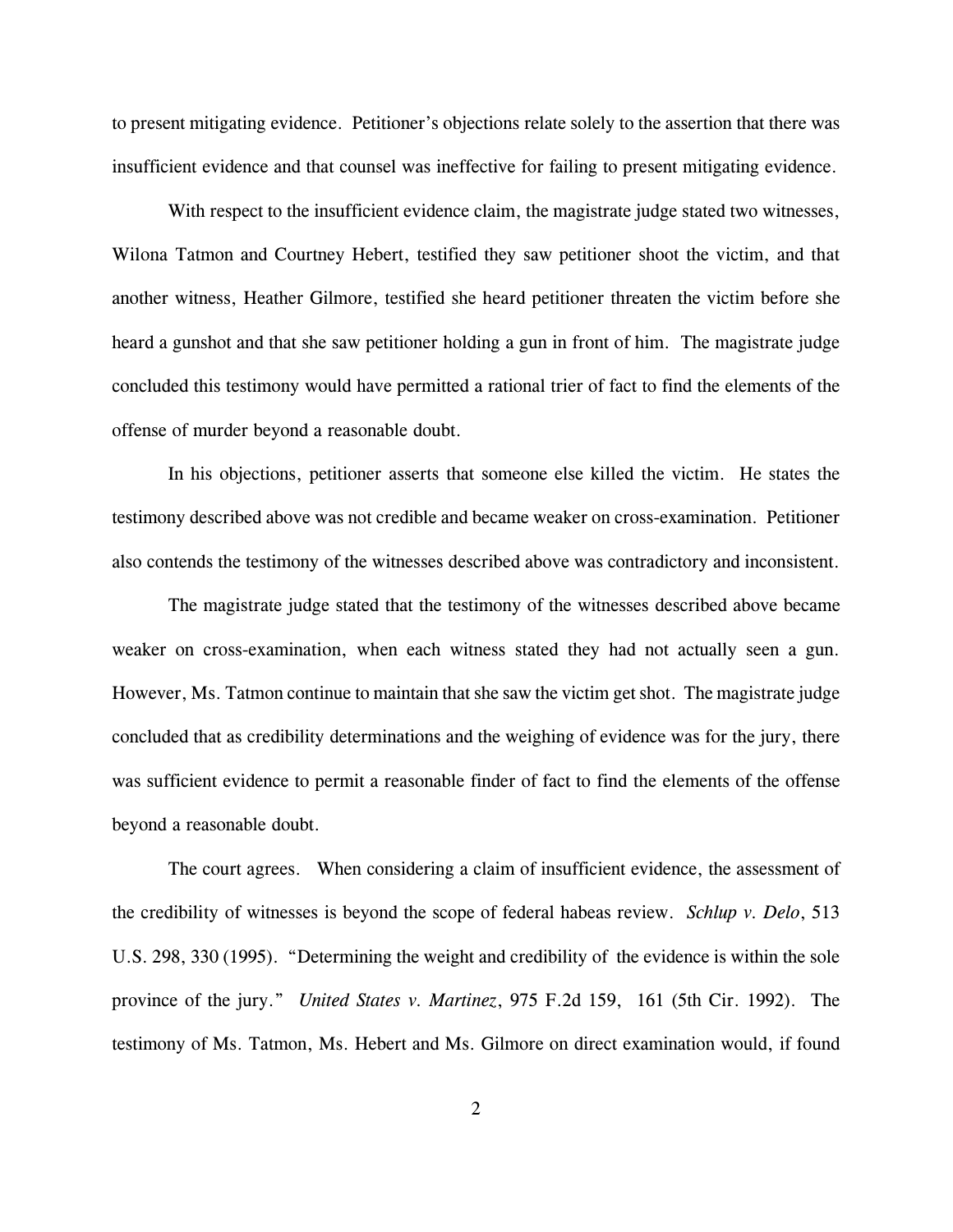to be credible by the jury, have been sufficient for a rational trier of fact to conclude beyond a reasonable doubt that petitioner committed the offense of murder. It was for the jury, not this court to determine whether the weakening of the testimony of these witnesses on cross-examination was sufficient to make their direct examination testimony unreliable. As a result, the magistrate judge correctly concluded that this ground for review is without merit.<sup>1</sup>

Petitioner also asserts counsel was ineffective for failing to present mitigating evidence. Petitioner states his aunt and uncle should have been called to testify on his behalf. In their affidavits, they each stated they wanted to testify to "the better side" of petitioner.

As described by the magistrate judge, the state habeas trial court made the following application of law to facts:

The record indicates [that] at the time of his murder trial, applicant had prior final felony convictions for delivery of [a] controlled substance and for aggravated assault. Additionally, the record indicated that at the commencement of the punishment phase of his murder trial, applicant pleaded true to both felony conviction allegations. Considering the entire record, the Court finds applicant has failed to establish the prejudice prong of the two-prong *Strickland* test for constitutional ineffectiveness. Specifically, the Court finds no reasonable probability exists that the outcome of applicant's sentencing hearing would have been different if Trial Counsel had called [petitioner's aunt and uncle] to testify during that proceeding.

While acknowledging the life sentence petitioner received was harsh, the magistrate judge stated

the harshness of the sentence was understandable in light of petitioner's two prior felony

<sup>1</sup> Petitioner also faults the magistrate judge for not applying the "equipoise" rule. The equipoise rule states that a court must reverse a conviction if the evidence construed in favor of the verdict "gives equal or nearly equal circumstantial support to a theory of guilt and a theory of innocence of the crime charged." *United States v. Jaramillo*, 42 F.3d 920, 923 (5th Cir. 1995) (citations omitted). However, in *United States v. Vargos-Ocampo*, 747 F.3d 299, 301 (5th Cir. 2014) (*en banc*), the United States Court of Appeals for the Fifth Circuit specifically abandoned use of the equipoise rule. The court stated that the standard to be used in reviewing claims of insufficient evidence was the standard set forth in *Jackson v. Virginia*, 443 U.S. 307, 319 (1979). Under this standard, a verdict will be upheld so long as, viewing the evidence in the light most favorable to the verdict, any rational trier of fact could have found the essential elements of the crime beyond a reasonable doubt. This was the standard applied by the magistrate judge.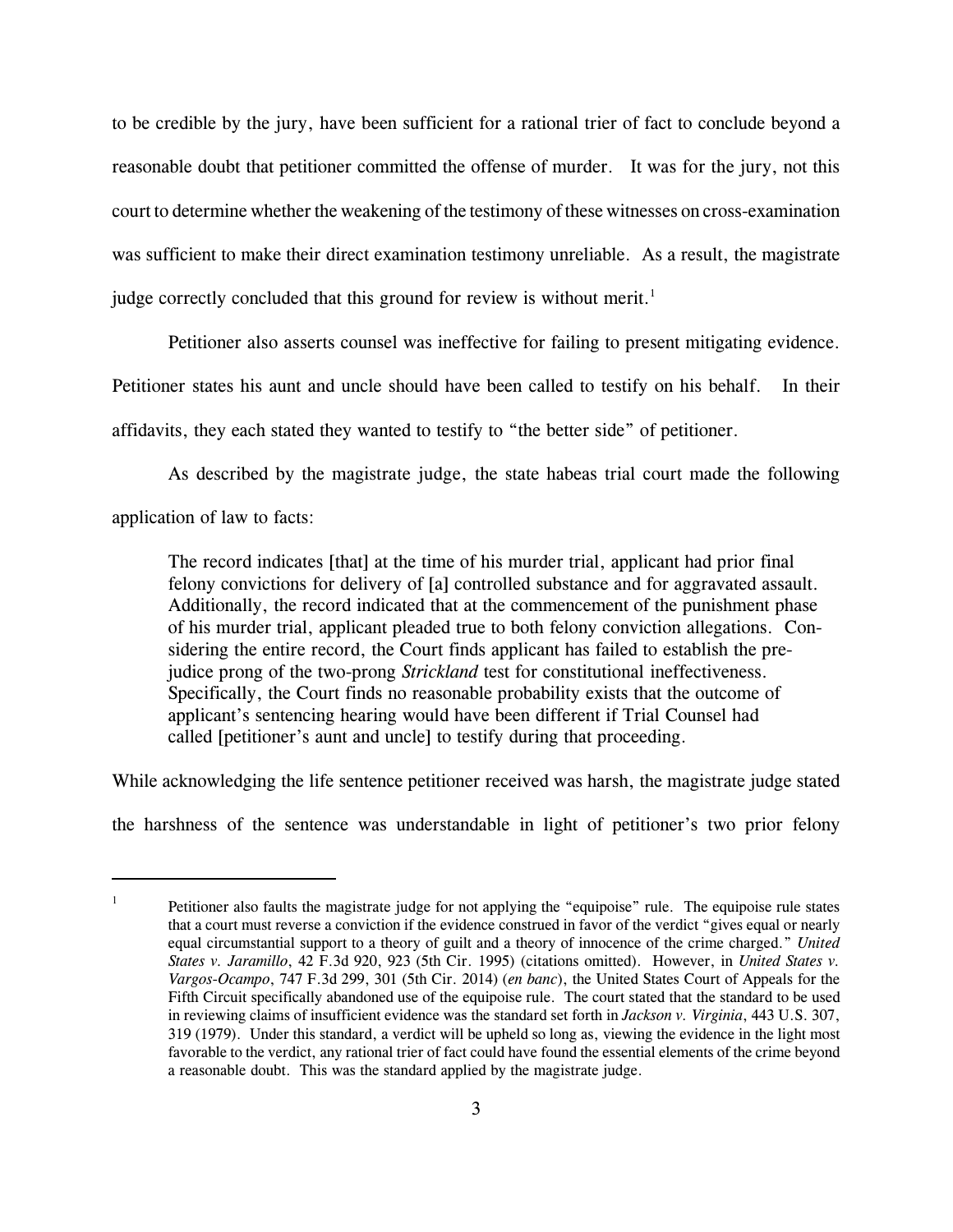convictions and the jury's conclusion that petitioner had committed what the magistrate judge described as "a fairly senseless" murder. The magistrate judge stated that even if petitioner's aunt and uncle had testified, there was not a reasonable probability the jury would have imposed a significantly less harsh sentence. Accordingly, the magistrate judge concluded that the determinations by the state courts that petitioner suffered no prejudice as a result of his aunt and uncle not being called to testify was not contrary to, and did not involve an unreasonable application of, clearly established law.<sup>2</sup>

Petitioner objects to the magistrate judge's conclusion, stating there is a reasonable probability that if the jury had heard mitigating testimony from his aunt and uncle, they would have imposed a shorter sentence. The court disagrees. As the magistrate judge points out, testimony from petitioner's relatives would have been biased in his favor. In light of the inherent bias of the testimony petitioner asserts should have been presented, petitioner's two prior convictions, and the evidence presented to the jury concerning the nature of the offense being tried, it cannot be concluded there is a reasonable probability petitioner would have received a significant less harsh sentence if his aunt and uncle had testified.

## **ORDER**

Accordingly, petitioner's objections are **OVERRULED**. The findings of fact and conclusions of law of the magistrate judge are correct and the report of the magistrate judge is **ADOPTED**. A final judgment will be entered denying the petition.

<sup>2</sup> Pursuant to 28 U.S.C. § 2254(d), this court may not grant habeas relief based on any claim that was adjudicated in state court proceedings unless the adjudication: (1) resulted in a decision that was contrary to, or involved an unreasonable application of, clearly established federal law, or (2) resulted in a decision based on an unreasonable determination of the facts in light of the evidence presented in state court.